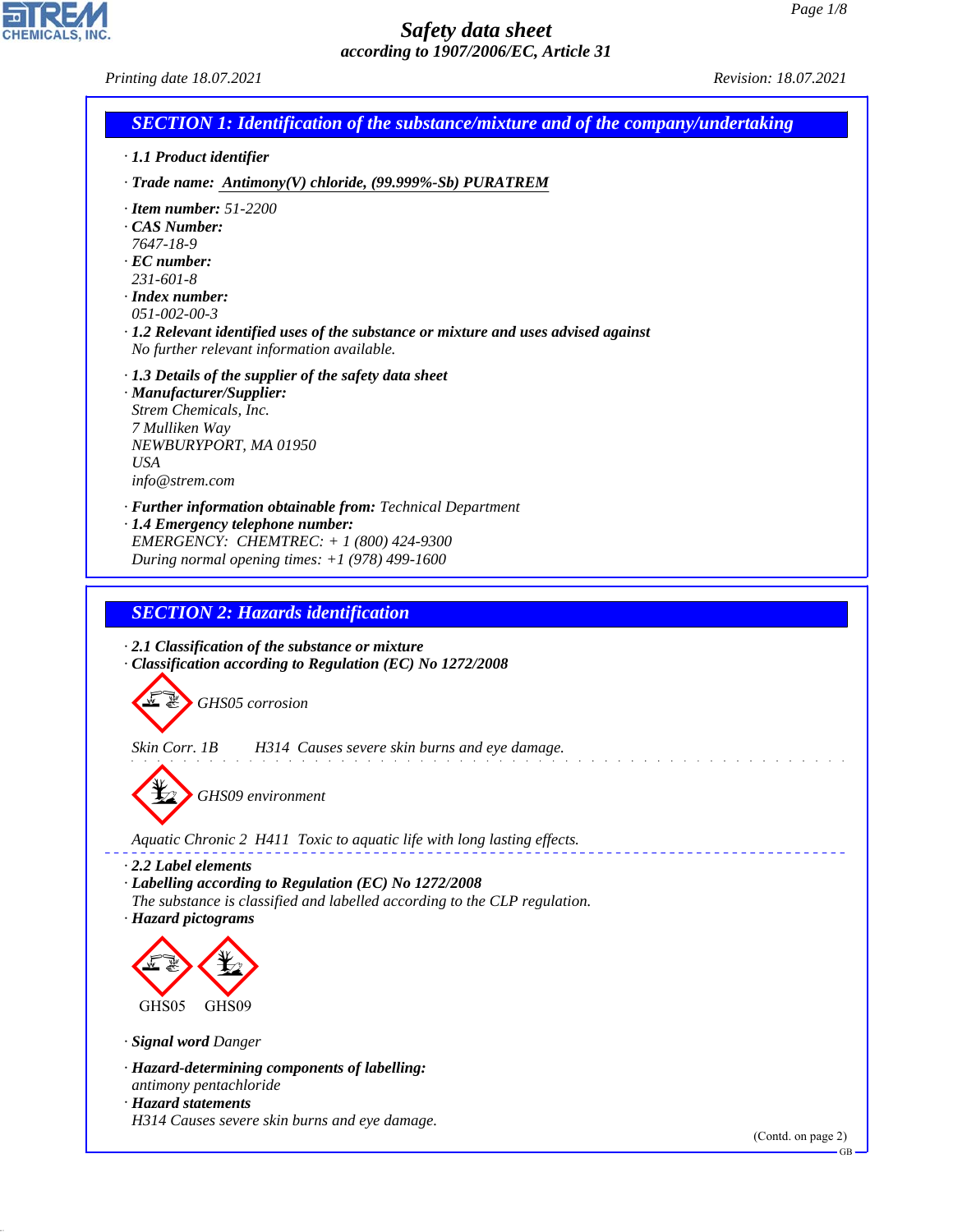*Printing date 18.07.2021 Revision: 18.07.2021*

*Trade name: Antimony(V) chloride, (99.999%-Sb) PURATREM*

|                                  | (Contd. of page $1$ )                                                                                         |
|----------------------------------|---------------------------------------------------------------------------------------------------------------|
|                                  | H411 Toxic to aquatic life with long lasting effects.                                                         |
| $\cdot$ Precautionary statements |                                                                                                               |
| <i>P101</i>                      | If medical advice is needed, have product container or label at hand.                                         |
| <i>P102</i>                      | Keep out of reach of children.                                                                                |
| <i>P103</i>                      | Read label before use.                                                                                        |
| P <sub>231</sub>                 | Handle under inert gas.                                                                                       |
|                                  | $P303+P361+P353$ IF ON SKIN (or hair): Take off immediately all contaminated clothing. Rinse skin with water/ |
|                                  | shower.                                                                                                       |
|                                  | P305+P351+P338 IF IN EYES: Rinse cautiously with water for several minutes. Remove contact lenses, if         |
|                                  | present and easy to do. Continue rinsing.                                                                     |
| $P403 + P233$                    | Store in a well-ventilated place. Keep container tightly closed.                                              |
| P422                             | Store contents under inert gas.                                                                               |
| <i>P501</i>                      | Dispose of contents/container in accordance with local/regional/national/international                        |
|                                  | regulations.                                                                                                  |
| $\cdot$ 2.3 Other hazards        |                                                                                                               |

*· Results of PBT and vPvB assessment*

*· PBT: Not applicable.*

*· vPvB: Not applicable.*

## *SECTION 3: Composition/information on ingredients*

- *· 3.1 Chemical characterisation: Substances*
- *· CAS No. Description*
- *7647-18-9 antimony pentachloride*
- *· Identification number(s)*
- *· EC number: 231-601-8*
- *· Index number: 051-002-00-3*

## *SECTION 4: First aid measures*

*· 4.1 Description of first aid measures*

- *· General information: Immediately remove any clothing soiled by the product.*
- *· After inhalation: In case of unconsciousness place patient stably in side position for transportation.*
- *· After skin contact: Immediately wash with water and soap and rinse thoroughly.*
- *· After eye contact: Rinse opened eye for several minutes under running water. Then consult a doctor.*
- *· After swallowing: Drink plenty of water and provide fresh air. Call for a doctor immediately.*
- *· 4.2 Most important symptoms and effects, both acute and delayed No further relevant information available.*
- *· 4.3 Indication of any immediate medical attention and special treatment needed*
- *No further relevant information available.*

# *SECTION 5: Firefighting measures*

- *· 5.1 Extinguishing media*
- *· Suitable extinguishing agents: Use fire extinguishing methods suitable to surrounding conditions.*
- *· 5.2 Special hazards arising from the substance or mixture*
- *During heating or in case of fire poisonous gases are produced.*
- *· 5.3 Advice for firefighters*

44.1.1

*· Protective equipment: Mouth respiratory protective device.*

(Contd. on page 3)

GB

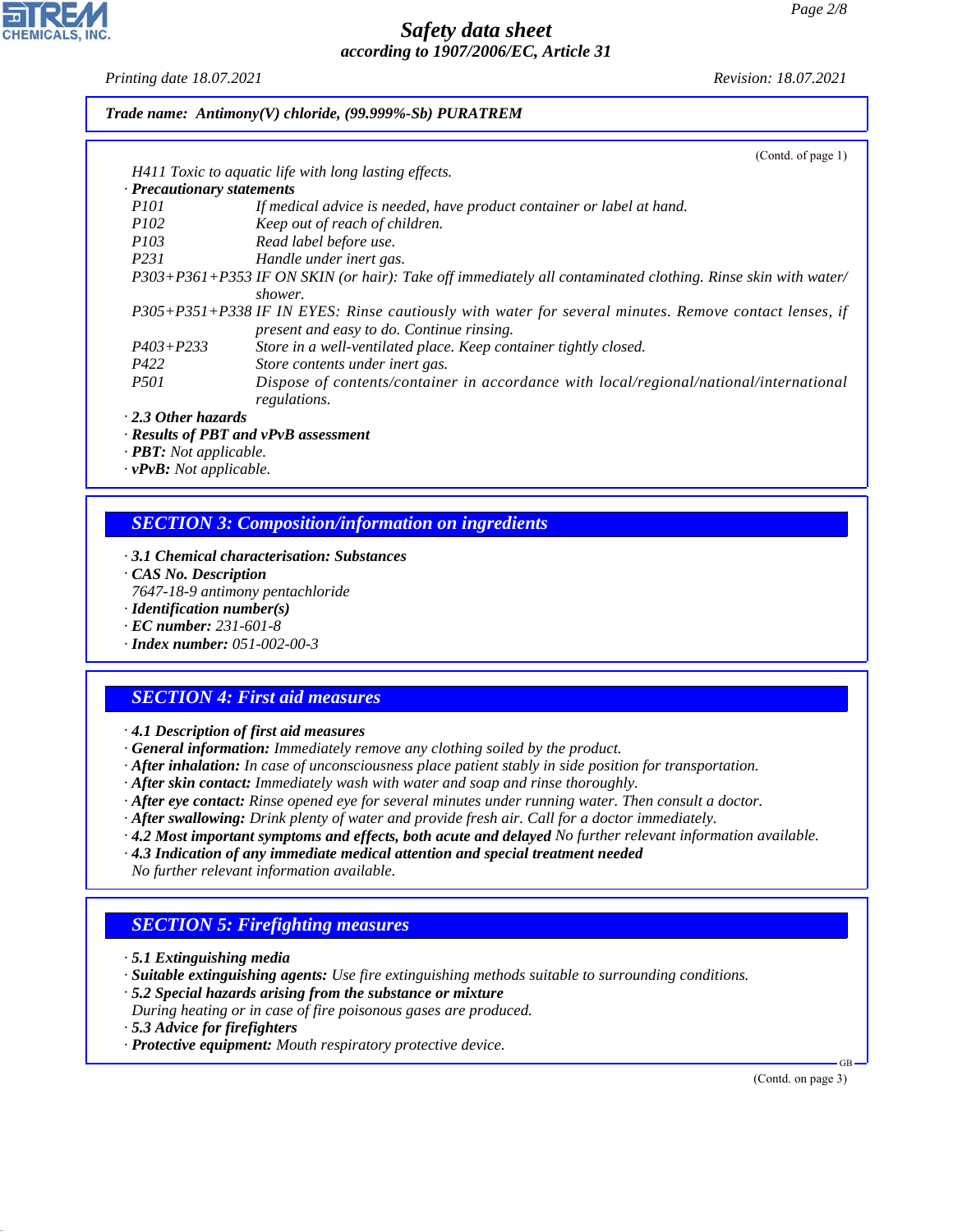*Printing date 18.07.2021 Revision: 18.07.2021*

#### *Trade name: Antimony(V) chloride, (99.999%-Sb) PURATREM*

(Contd. of page 2)

#### *SECTION 6: Accidental release measures*

*· 6.1 Personal precautions, protective equipment and emergency procedures Mount respiratory protective device.*

*Wear protective equipment. Keep unprotected persons away.*

- *· 6.2 Environmental precautions: Do not allow product to reach sewage system or any water course. Inform respective authorities in case of seepage into water course or sewage system. · 6.3 Methods and material for containment and cleaning up: Absorb with liquid-binding material (sand, diatomite, acid binders, universal binders, sawdust). Use neutralising agent. Dispose contaminated material as waste according to item 13. Ensure adequate ventilation. · 6.4 Reference to other sections*
- *See Section 7 for information on safe handling. See Section 8 for information on personal protection equipment. See Section 13 for disposal information.*

## *SECTION 7: Handling and storage*

*· 7.1 Precautions for safe handling*

*Ensure good ventilation/exhaustion at the workplace. Open and handle receptacle with care. Prevent formation of aerosols.*

*· Information about fire - and explosion protection: Keep respiratory protective device available.*

*· 7.2 Conditions for safe storage, including any incompatibilities*

*· Storage:*

- *· Requirements to be met by storerooms and receptacles: No special requirements.*
- *· Information about storage in one common storage facility: Not required.*
- *· Further information about storage conditions:*

*Keep container tightly sealed.*

*Store in cool, dry conditions in well sealed receptacles.*

*· 7.3 Specific end use(s) No further relevant information available.*

#### *SECTION 8: Exposure controls/personal protection*

*· Additional information about design of technical facilities: No further data; see item 7.*

*· 8.1 Control parameters*

*· Ingredients with limit values that require monitoring at the workplace:*

*7647-18-9 antimony pentachloride*

*WEL Long-term value: 0.5 mg/m³ as Sb*

*· Additional information: The lists valid during the making were used as basis.*

*· 8.2 Exposure controls*

44.1.1

- *· Personal protective equipment:*
- *· General protective and hygienic measures: Keep away from foodstuffs, beverages and feed. Immediately remove all soiled and contaminated clothing Wash hands before breaks and at the end of work.*

(Contd. on page 4)

GB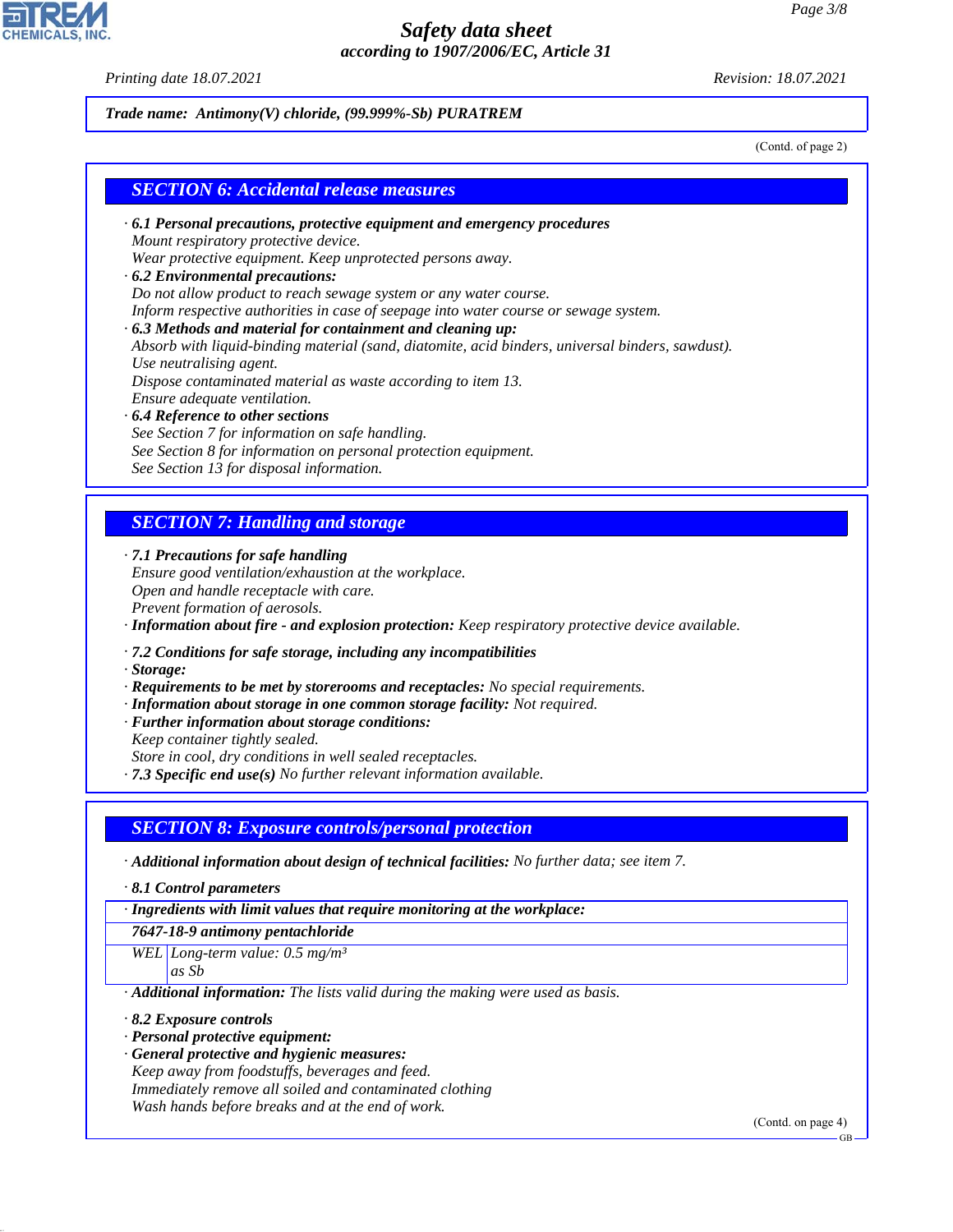GB

# *Safety data sheet according to 1907/2006/EC, Article 31*

#### *Printing date 18.07.2021 Revision: 18.07.2021*

**CHEMICALS** 

44.1.1

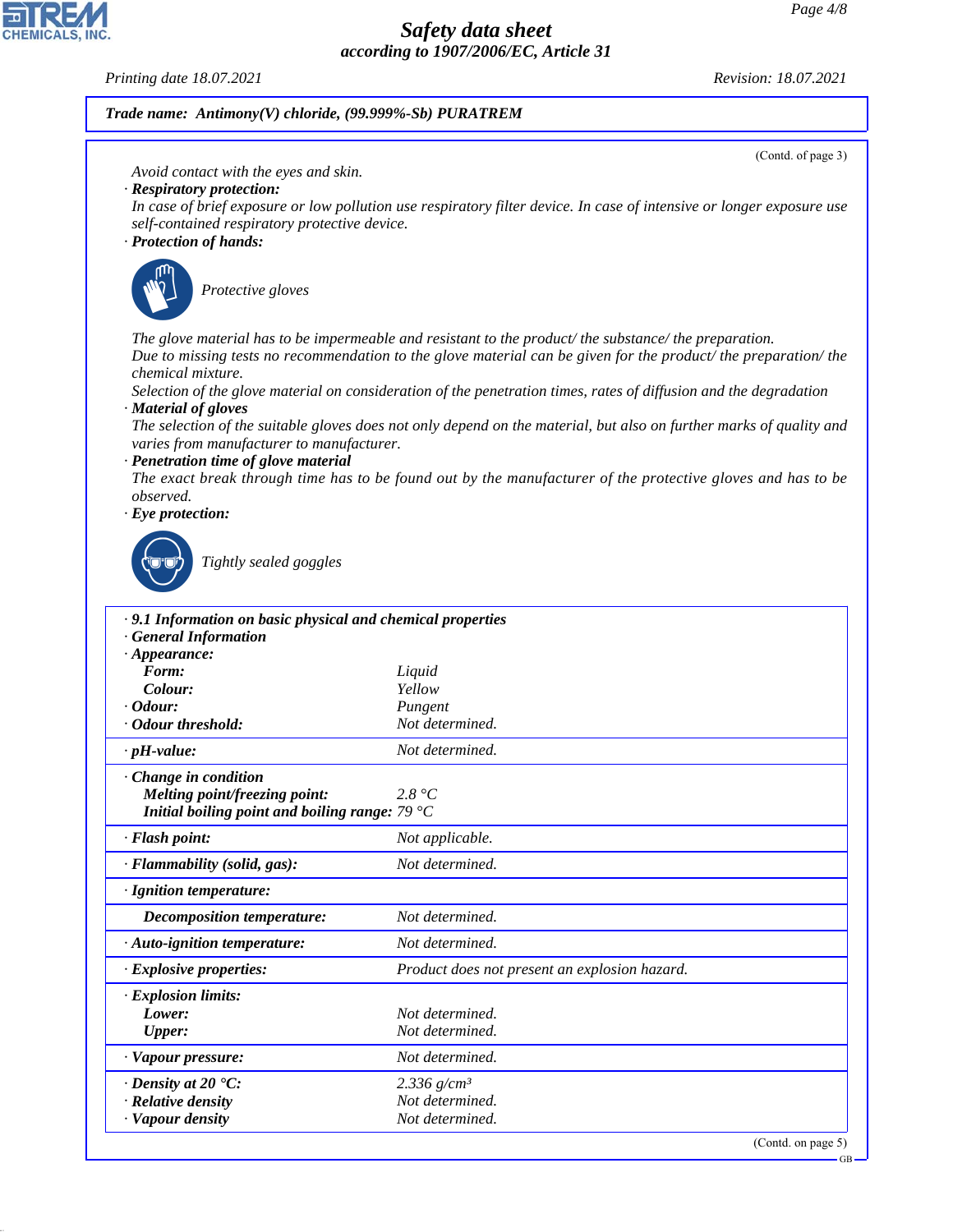*Printing date 18.07.2021 Revision: 18.07.2021*

*Trade name: Antimony(V) chloride, (99.999%-Sb) PURATREM*

|                                                    | (Contd. of page 4)                         |
|----------------------------------------------------|--------------------------------------------|
| $\cdot$ Evaporation rate                           | Not determined.                            |
| $\cdot$ Solubility in / Miscibility with<br>water: | Not miscible or difficult to mix.          |
| · Partition coefficient: n-octanol/water:          | Not determined.                            |
| · Viscosity:                                       |                                            |
| Dynamic:                                           | Not determined.                            |
| Kinematic:                                         | Not determined.                            |
| · Solvent content:                                 |                                            |
| Organic solvents:                                  | $0.0\%$                                    |
| $VOC$ (EC)                                         | $0.00\%$                                   |
| .9.2 Other information                             | No further relevant information available. |

# *SECTION 10: Stability and reactivity*

*· 10.1 Reactivity No further relevant information available.*

- *· 10.2 Chemical stability*
- *· Thermal decomposition / conditions to be avoided: No decomposition if used according to specifications.*
- *· 10.3 Possibility of hazardous reactions No dangerous reactions known.*
- *· 10.4 Conditions to avoid No further relevant information available.*
- *· 10.5 Incompatible materials: No further relevant information available.*
- *· 10.6 Hazardous decomposition products: No dangerous decomposition products known.*

## *SECTION 11: Toxicological information*

*· 11.1 Information on toxicological effects*

*· Acute toxicity Based on available data, the classification criteria are not met.*

#### *· LD/LC50 values relevant for classification:*

*7647-18-9 antimony pentachloride*

*Oral LD50 1115 mg/kg (rat)*

*Inhalative LC50/4 h 0.62 mg/l (rat)*

#### *· Primary irritant effect:*

44.1.1

*· Skin corrosion/irritation*

*Causes severe skin burns and eye damage.*

- *· Serious eye damage/irritation*
- *Causes severe skin burns and eye damage.*
- *· Respiratory or skin sensitisation Based on available data, the classification criteria are not met.*
- *· CMR effects (carcinogenity, mutagenicity and toxicity for reproduction)*
- *· Germ cell mutagenicity Based on available data, the classification criteria are not met.*
- *· Carcinogenicity Based on available data, the classification criteria are not met.*
- *· Reproductive toxicity Based on available data, the classification criteria are not met.*
- *· STOT-single exposure Based on available data, the classification criteria are not met.*
- *· STOT-repeated exposure Based on available data, the classification criteria are not met.*
- *· Aspiration hazard Based on available data, the classification criteria are not met.*

(Contd. on page 6)

GB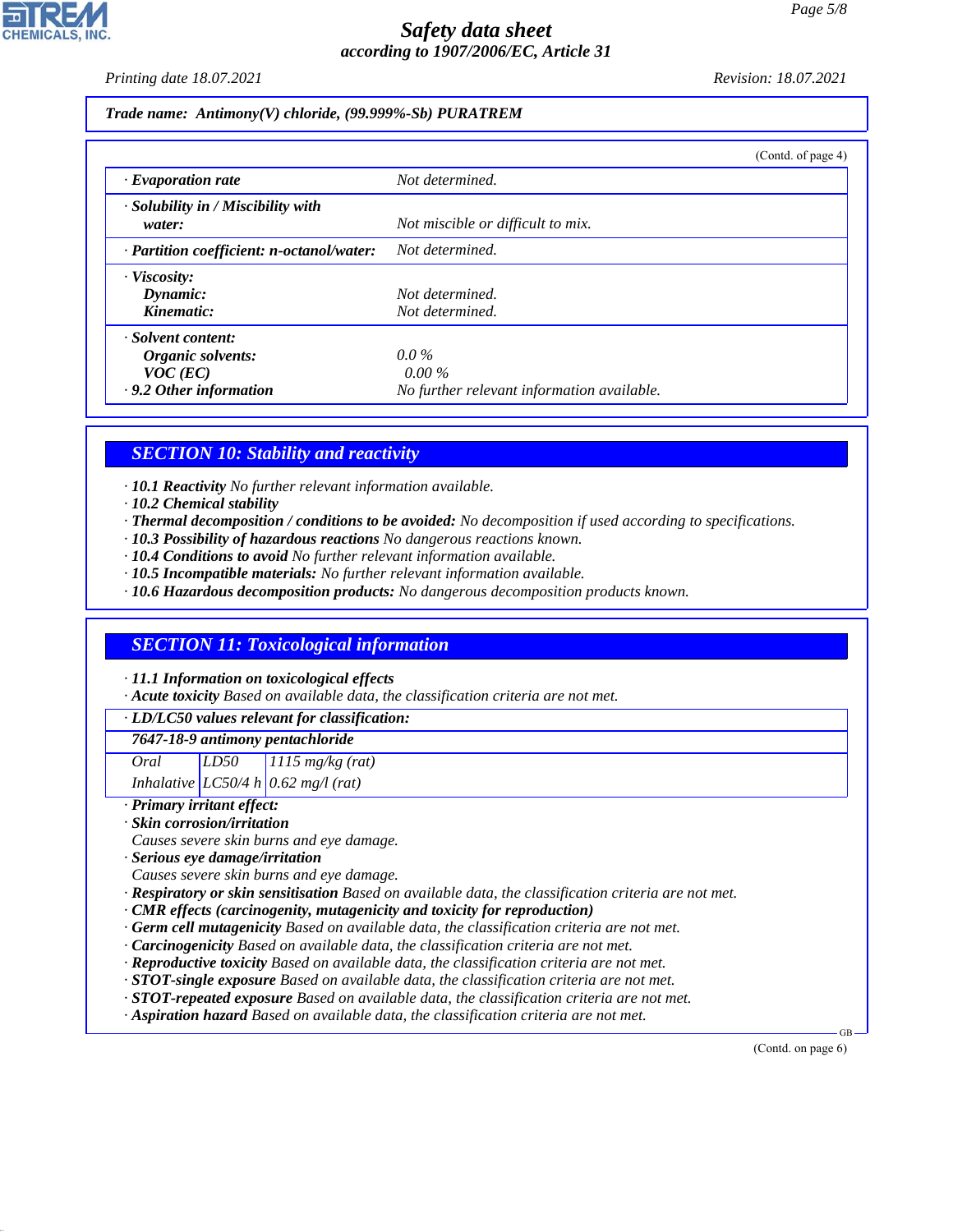*Printing date 18.07.2021 Revision: 18.07.2021*

**CHEMICALS, INC** 

*Trade name: Antimony(V) chloride, (99.999%-Sb) PURATREM*

(Contd. of page 5)

### *SECTION 12: Ecological information*

- *· 12.1 Toxicity*
- *· Aquatic toxicity: No further relevant information available.*
- *· 12.2 Persistence and degradability No further relevant information available.*
- *· 12.3 Bioaccumulative potential No further relevant information available.*
- *· 12.4 Mobility in soil No further relevant information available.*
- *· Ecotoxical effects:*
- *· Remark: Toxic for fish*
- *· Additional ecological information:*
- *· General notes:*

*Must not reach sewage water or drainage ditch undiluted or unneutralised. Also poisonous for fish and plankton in water bodies. Toxic for aquatic organisms*

- *· 12.5 Results of PBT and vPvB assessment*
- *· PBT: Not applicable.*
- *· vPvB: Not applicable.*
- *· 12.6 Other adverse effects No further relevant information available.*

### *SECTION 13: Disposal considerations*

*· 13.1 Waste treatment methods*

*· Recommendation*

44.1.1

*Must not be disposed together with household garbage. Do not allow product to reach sewage system.*

*· Uncleaned packaging:*

*· Recommendation: Disposal must be made according to official regulations.*

| <b>SECTION 14: Transport information</b>                       |                                                                       |
|----------------------------------------------------------------|-----------------------------------------------------------------------|
| $\cdot$ 14.1 UN-Number<br>· ADR, IMDG, IATA                    | <i>UN1730</i>                                                         |
| $\cdot$ 14.2 UN proper shipping name<br>$-ADR$<br>· IMDG, IATA | 1730 ANTIMONY PENTACHLORIDE, LIQUID<br>ANTIMONY PENTACHLORIDE, LIQUID |
| $\cdot$ 14.3 Transport hazard class(es)                        |                                                                       |
| · ADR, IMDG, IATA                                              |                                                                       |
|                                                                |                                                                       |
| · Class                                                        | 8 Corrosive substances.                                               |
| · Label                                                        | 8                                                                     |
| · 14.4 Packing group<br>· ADR, IMDG, IATA                      | II                                                                    |
| $\cdot$ 14.5 Environmental hazards:                            |                                                                       |
| · Marine pollutant:                                            | N <sub>O</sub>                                                        |
| $\cdot$ 14.6 Special precautions for user                      | Warning: Corrosive substances.                                        |
|                                                                | (Contd. on page 7)                                                    |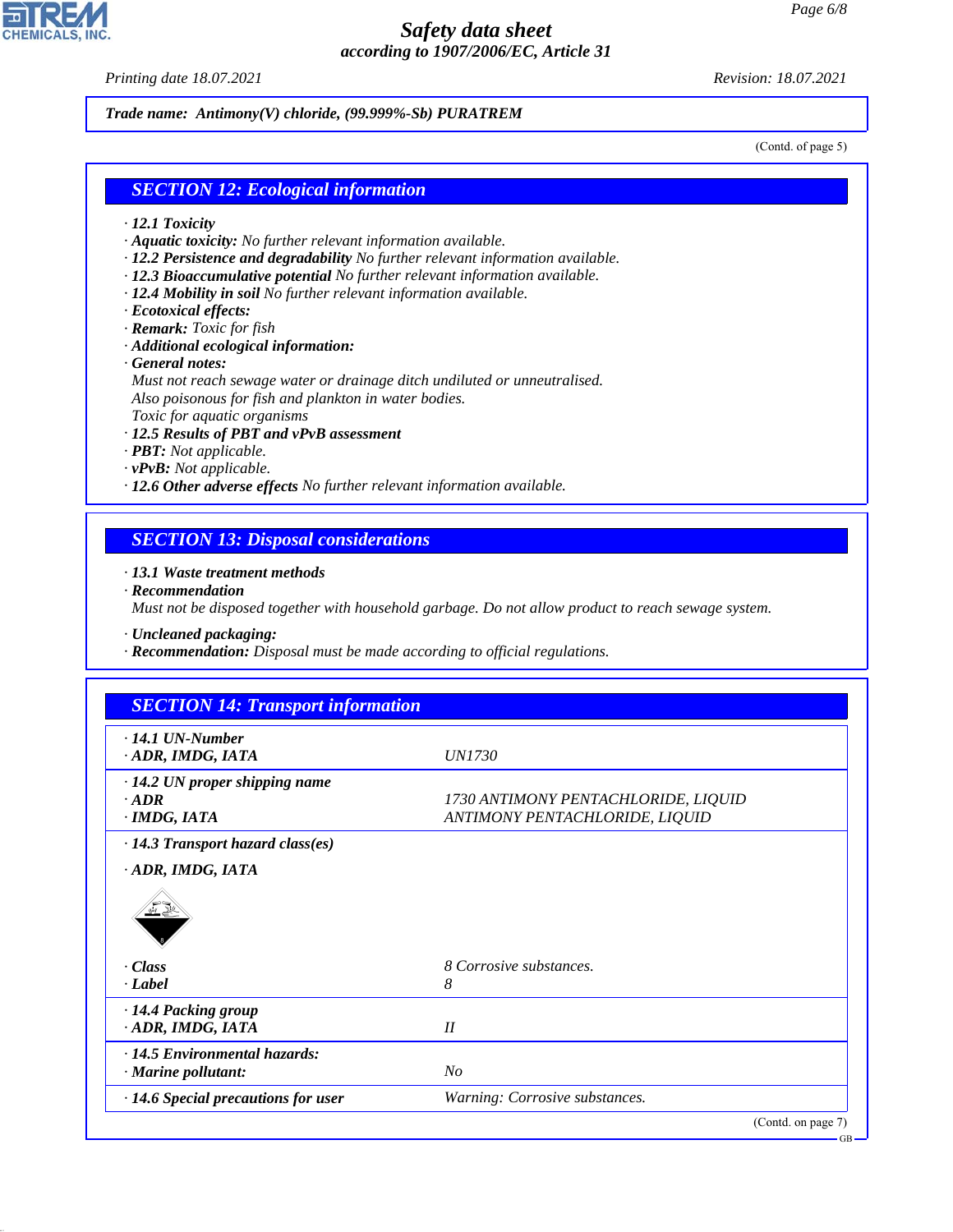*Printing date 18.07.2021 Revision: 18.07.2021*

*Trade name: Antimony(V) chloride, (99.999%-Sb) PURATREM*

|                                                         | (Contd. of page 6)                               |
|---------------------------------------------------------|--------------------------------------------------|
| · Danger code (Kemler):                                 | <i>X80</i>                                       |
| · Segregation groups                                    | Acids                                            |
| · Stowage Category                                      | E                                                |
| · Stowage Code                                          | SW2 Clear of living quarters.                    |
| $\cdot$ 14.7 Transport in bulk according to Annex II of |                                                  |
| <b>Marpol and the IBC Code</b>                          | Not applicable.                                  |
| · Transport/Additional information:                     |                                                  |
| $\cdot$ ADR                                             |                                                  |
| $\cdot$ Limited quantities (LQ)                         | II.                                              |
| $\cdot$ Excepted quantities (EQ)                        | Code: E2                                         |
|                                                         | Maximum net quantity per inner packaging: 30 ml  |
|                                                         | Maximum net quantity per outer packaging: 500 ml |
| · Transport category                                    | 2                                                |
| · Tunnel restriction code                               | E                                                |
| $\cdot$ IMDG                                            |                                                  |
| $\cdot$ Limited quantities (LQ)                         | II.                                              |
| $\cdot$ Excepted quantities (EQ)                        | Code: E2                                         |
|                                                         | Maximum net quantity per inner packaging: 30 ml  |
|                                                         | Maximum net quantity per outer packaging: 500 ml |
| · UN "Model Regulation":                                | UN 1730 ANTIMONY PENTACHLORIDE, LIQUID, 8, II    |

### *SECTION 15: Regulatory information*

*· 15.1 Safety, health and environmental regulations/legislation specific for the substance or mixture*

- *· Directive 2012/18/EU*
- *· Named dangerous substances ANNEX I Substance is not listed.*
- *· Seveso category E2 Hazardous to the Aquatic Environment*
- *· Qualifying quantity (tonnes) for the application of lower-tier requirements 200 t*
- *· Qualifying quantity (tonnes) for the application of upper-tier requirements 500 t*
- *· REGULATION (EC) No 1907/2006 ANNEX XVII Conditions of restriction: 3*
- *· 15.2 Chemical safety assessment: A Chemical Safety Assessment has not been carried out.*

#### *SECTION 16: Other information*

*This information is based on our present knowledge. However, this shall not constitute a guarantee for any specific product features and shall not establish a legally valid contractual relationship.*

- *· Department issuing SDS: Technical Department.*
- *· Contact: Technical Director*
- *· Abbreviations and acronyms:*

*ADR: Accord européen sur le transport des marchandises dangereuses par Route (European Agreement concerning the International Carriage of Dangerous Goods by Road)*

- *IMDG: International Maritime Code for Dangerous Goods*
- *IATA: International Air Transport Association*
- *GHS: Globally Harmonised System of Classification and Labelling of Chemicals*
- *EINECS: European Inventory of Existing Commercial Chemical Substances*
- *CAS: Chemical Abstracts Service (division of the American Chemical Society) VOC: Volatile Organic Compounds (USA, EU)*
- *LC50: Lethal concentration, 50 percent*
- *LD50: Lethal dose, 50 percent*

44.1.1

- *PBT: Persistent, Bioaccumulative and Toxic*
- *vPvB: very Persistent and very Bioaccumulative*

(Contd. on page 8)

GB